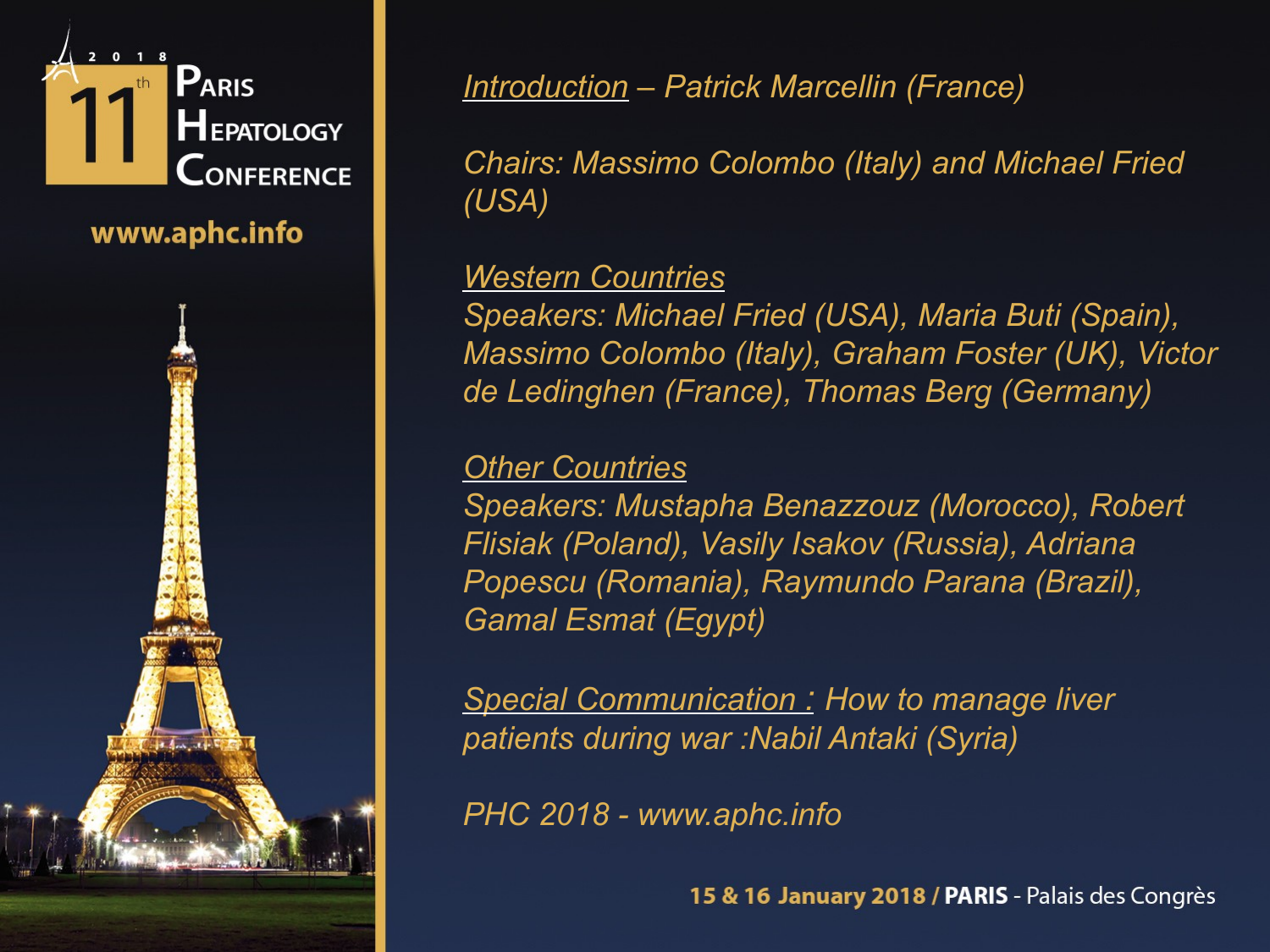# **Current situation C in England**

- Prevalence **~ 0.3-0.4%**
- Total number of patients **100,000- 160,000**
- Mortality **450 per year**
- Number of liver transplantations **150 per year**
- Total number of patients treated by DAAs so far **20,000**
- Total number of patients treated by DAAs in 2017 **11,000**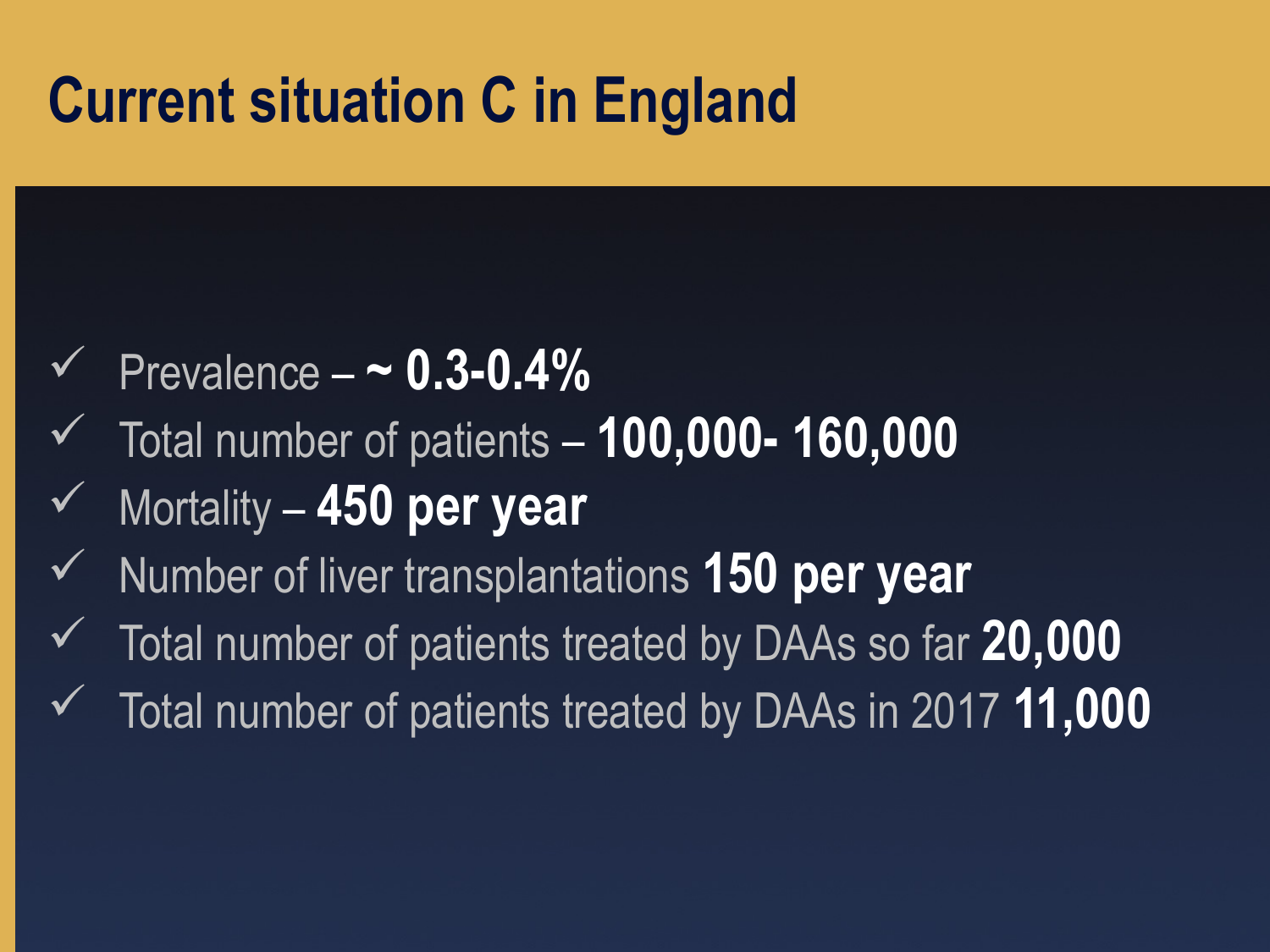## **Current ressources and programs for HCV**

- $\checkmark$  Current ressources provided by Health Authorities
	- DAAs available **All (choice dictated by price)**
	- Program for screening **major evidence based initiatives (HepFREE trial in immigrants, mandatory prisoner and PWID 'opt-out')**
	- Program to improve access to treatment **evidence based initiatives – HepCATT, incentives to pharma**